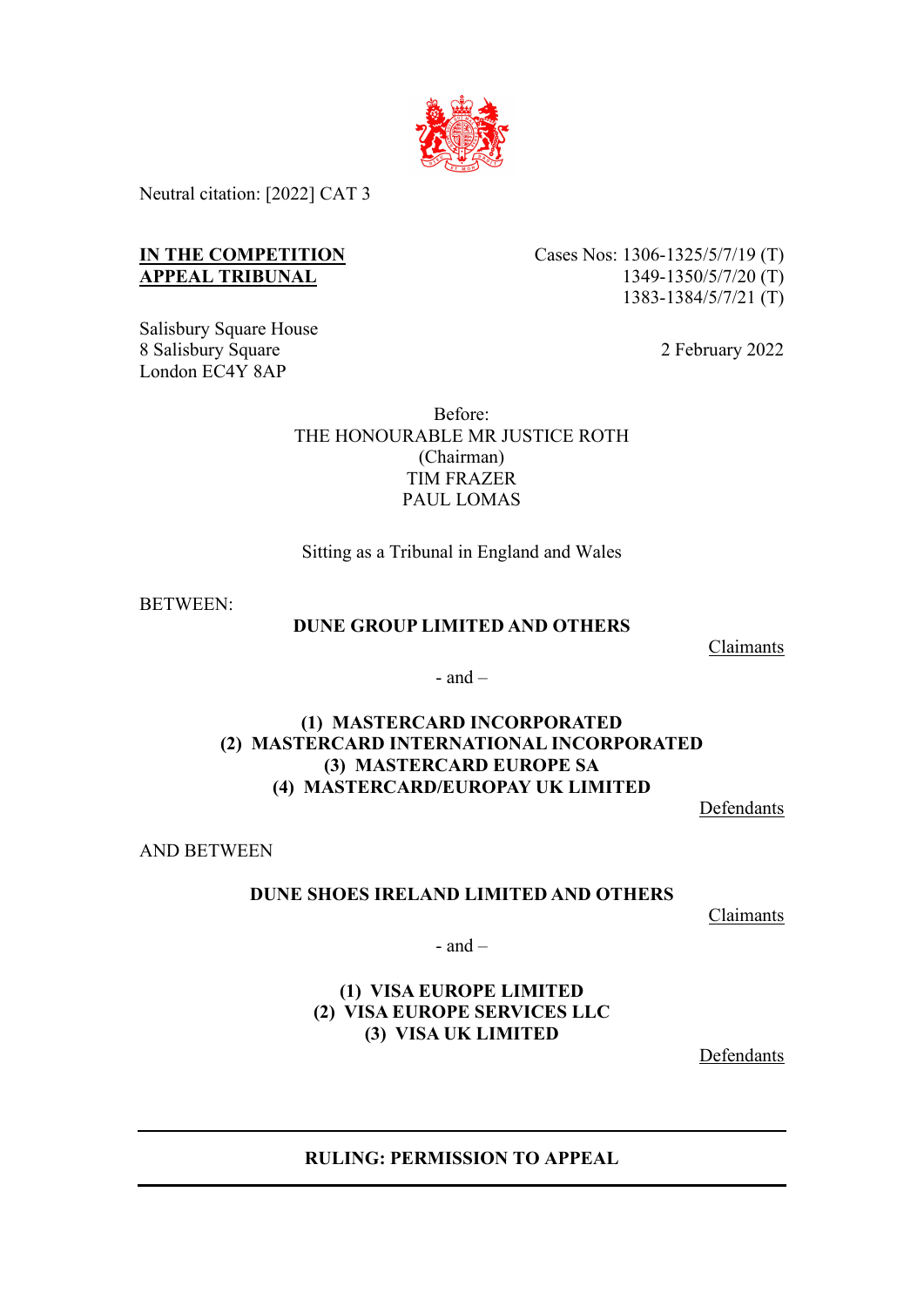- 1. On 26 November 2021, the Tribunal issued its judgment on the Claimants' application for summary judgment and the application by the Visa Defendants for permission to amend their defence: [2021] CAT 35 ("the Judgment"). This ruling uses the same abbreviations as the Judgment. As explained in the Judgment at [1], it was given in eight sets of proceedings, four of them being the Visa Actions and four of them the Mastercard Actions. The application for summary judgment covered all eight actions. The application for permission to amend concerned three of the four Visa actions.
- 2. As set out in the Judgment at para [29], the applications raised seven distinct issues. Four of those seven issues arose in both the Visa and Mastercard actions and were resolved in favour of those defendants. The remaining three issues arose only in the Visa actions and were resolved in favour of the claimants. Visa has made a written application pursuant to rule 107 of the CAT Rules for permission to appeal against the decision of the Tribunal on each of those three issues (the "PTA Application"). We understand that the claimants have made an application direct to the Court of Appeal for permission to appeal regarding the other issues.

#### **(1) Acquisition of Visa Europe by Visa Inc.**

- 3. This issue is addressed in the Judgment at [90]-[103].
- 4. On 21 June 2016, Visa Europe was acquired by Visa Inc. The Judgment recognises that thereafter it is well arguable that Visa Europe ceased to be an association of undertakings, such that the setting of the various MIFs was not a decision of an association of undertakings. However, the Judgment held that the acquisition does not in itself constitute an arguable defence to the claims that the implementation and maintenance of the rules of the Visa scheme as regards the obligation to pay a MIF infringed Art 101 TFEU and the Chapter I prohibition under the CA 1998. That is because we held, in accordance with the decision of the CAT in *Sainsbury's v Mastercard* and the view expressed by Popplewell J (as he then was) in the *AAM* case, that the Visa arrangements constituted an agreement and/or a concerted practice. Whether that agreement or concerted practice had an adverse effect on competition is of course a distinct question. Indeed, we held that both Visa and Mastercard had arguable defences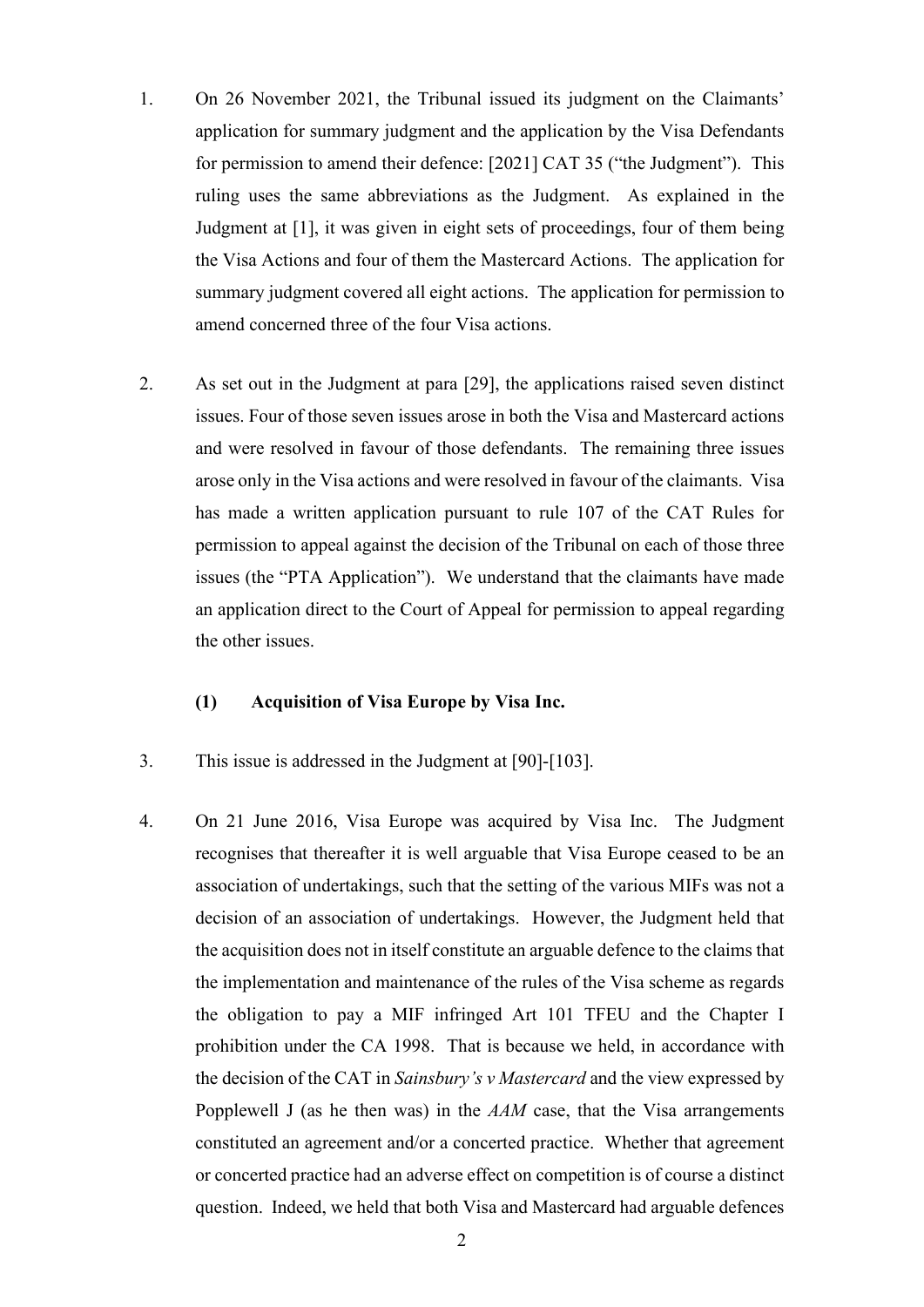that, after the entry into force of the caps on the MIFs on 9 December 2015 under the IFR, their respective arrangements did not appreciably restrict competition (and on that basis refused to grant the claimants summary judgment for their claims after that date). That is therefore a matter for trial. But the Judgment holds that it is not arguable that there was no adverse effect on competition *only* because Visa Europe ceased to be an association of undertakings.

- 5. By the PTA Application, at paras 7-11, Visa essentially submits that there is no anti-competitive agreement or concerted practice if the banks that were members of the Visa system did not collectively determine *the level* of the MIFs. As explained in the Judgment, this is fundamentally misconceived. It is not in dispute that all the banks agreed with Visa Europe that (in the absence of bilateral agreements) they would conduct transactions with one another under the scheme rules and charge the MIF that was determined by Visa: see the analysis of the equivalent Mastercard arrangements by the CAT in *Sainsbury's*  quoted in the Judgment at [96]. The PTA Application does not set out any basis for contending that this analysis was flawed or that the Visa scheme is materially different.
- 6. The PTA Application again seeks to rely on the airline analogy rejected in the Judgment at [100]. We emphasise:
	- (a) Airlines which independently agree with an airport operator to pay its landing fees do not carry out transactions with one another at all; still less do they charge that fee to each other.
	- (b) Where competitors all enter into a common arrangement whereby, for their transactions with each other, they charge a common fee (i.e. here positive MIFs) set by a third party, there is manifestly an agreement or concerted practice that may have an anticompetitive effect.

See also the law on what constitutes an agreement or concerted practice referred to in the Judgment at [95].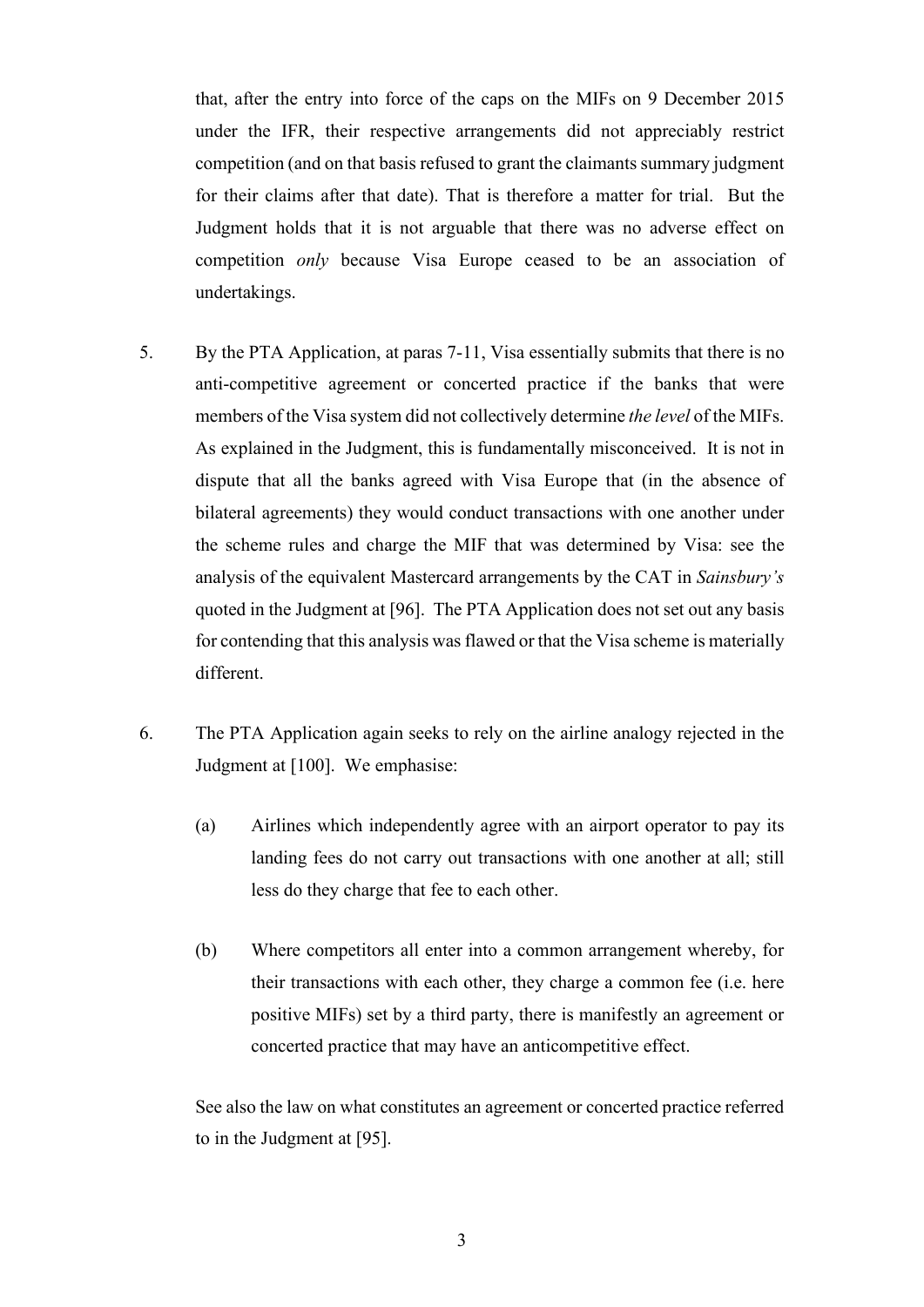- 7. Accordingly, we do not consider that Visa has a real prospect of success on this ground of appeal.
	- **(2) Visa Inc.**
- 8. This issue is addressed in the Judgment at [104]-[108].
- 9. This issue concerns only the claims as regards inter-regional MIFs, but for those MIFs it is relevant for the total claims period and not only for the period after 21 June 2016. That is because Visa Inc set the inter-regional MIFs throughout.
- 10. As the PTA Application recognises at para 14, the basis of this ground of appeal is essentially the same as under Ground (1). For the same reasons as set out above in respect of Ground (1), we do not think that it has any real prospect of success.

## **(3) The Asymmetric Counterfactual**

- 11. This issue was not argued in the hearing which led to the Judgment, since it had been argued previously by Visa in these proceedings and had been rejected: see the Judgment at [30]-[33]. Visa, but not Mastercard, sought to raise the asymmetric counterfactual again in opposition to the application for summary judgment. Having rejected the asymmetric counterfactual, we gave summary judgment in respect of the UK and Irish domestic and intra-EEA MIFs for the period up to 8 December 2015 (i.e. before the IFR came into force).
- 12. Although formally seeking to appeal against that summary judgment, Visa is in effect seeking to challenge (as it had reserved the right to do) the earlier decision rejecting its counterfactual argument when we refused to make a reference to the CJEU: [2020] CAT 26 ("the Reference Judgment").<sup>1</sup>

<sup>&</sup>lt;sup>1</sup> Subsequently, the CAT also rejected Visa's similar argument of an asymmetric counterfactual in the proceedings commenced by Sainsbury's, which had been remitted to the CAT by the Supreme Court: *Sainsbury's Supermarkets Ltd v Visa Europe Services LLC* [2021] CAT 17.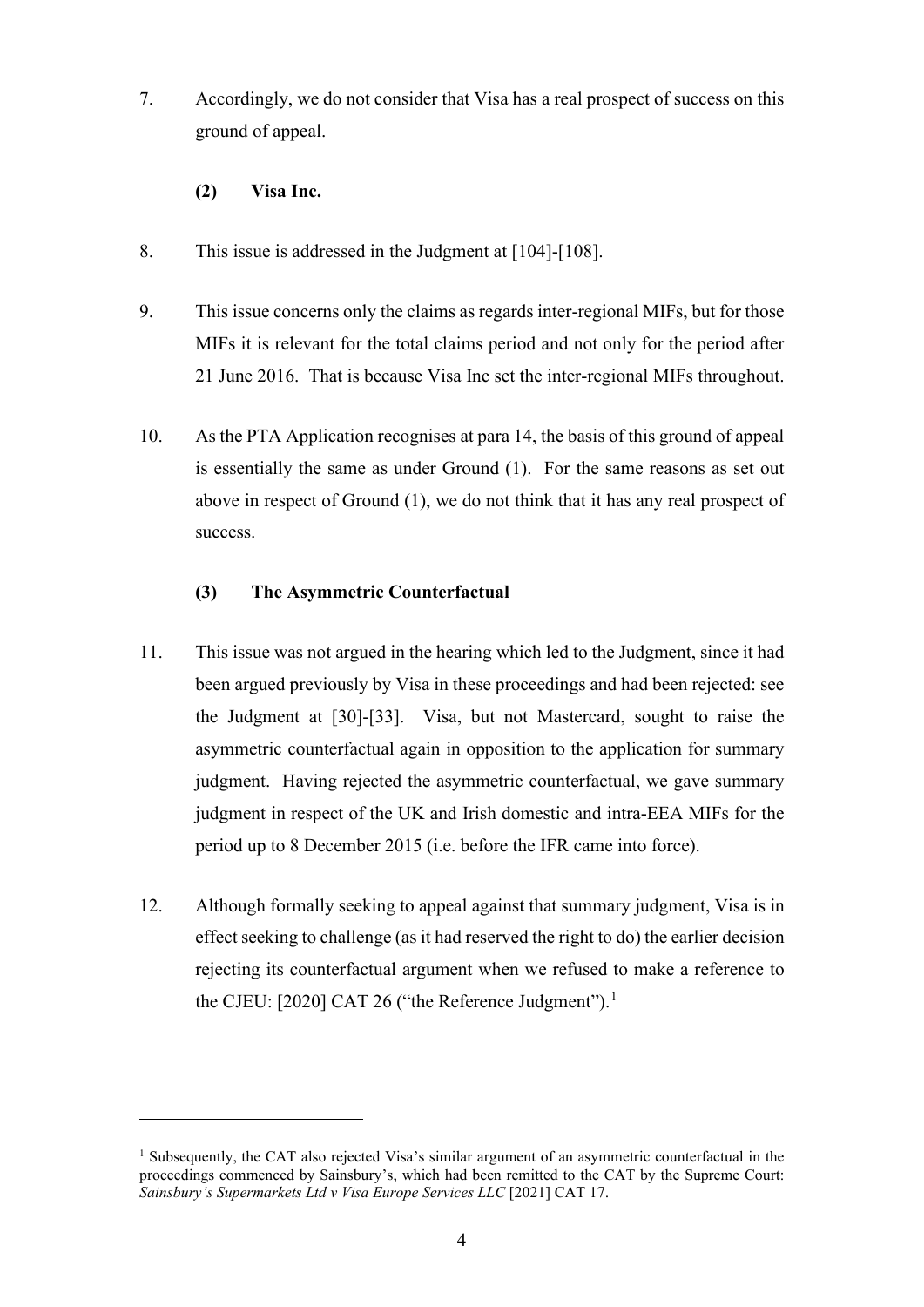- 13. As we understand it, Visa does not seek to suggest that the CAT would not be bound to find that there was an infringement of TFEU Art 101/the Chapter I prohibition in view of the Supreme Court judgment, in the absence of the decision of the CJEU in *Budapest Bank.* The whole foundation of Visa's argument is that *Budapest Bank* has effectively overruled the rejection of the asymmetric counterfactual in the CA judgment: PTA Application, paras 16.2 and 20; and that, since this aspect of the CA judgment was not challenged in the Supreme Court, the Supreme Court judgment is irrelevant: PTA Application, para 16.1.
- 14. We considered *Budapest Bank* in detail in the Reference Judgment and explained why Visa seeks to read far too much into that judgment. Much of the PTA Application recycles Visa's arguments from that hearing and for reasons set out in the Reference Judgment we consider that the implications Visa seeks to draw from *Budapest Bank* are untenable and misconstrues the role of the CJEU on a reference under Art 267 TFEU.
- 15. Further, the attempt in the PTA Application to sweep aside reference to the Supreme Court judgment is mistaken. Although the asymmetric counterfactual argument was not pursued in the Supreme Court, Visa did there rely on *Budapest Bank* and the Supreme Court then distinguished that case on fundamental grounds at [88]:

"In our judgment the case can clearly be distinguished in that: (i) it concerned restriction by object rather than effect; (ii) it involved a different type of MIF agreement and, in particular, one which was said to prevent escalating interchange fees; and (iii) it involved a different counterfactual, namely one where each scheme had its own MIF rather than there being no MIF."

The observations at (i) and (ii) are of general application and Visa is wrong in implying that the Supreme Court distinguished *Budapest Bank* only on ground (iii): PTA Application, para 21.3.

16. Moreover, the Supreme Court judgment held that the essential factual basis for the conclusion in *Mastercard CJ* that there was a restriction of competition is mirrored in the Visa and Mastercard schemes, such that *Mastercard CJ* is binding on the UK courts: Supreme Court judgment at [93]-[94]. Visa is accordingly seeking to challenge that conclusion on the basis of *Budapest Bank,*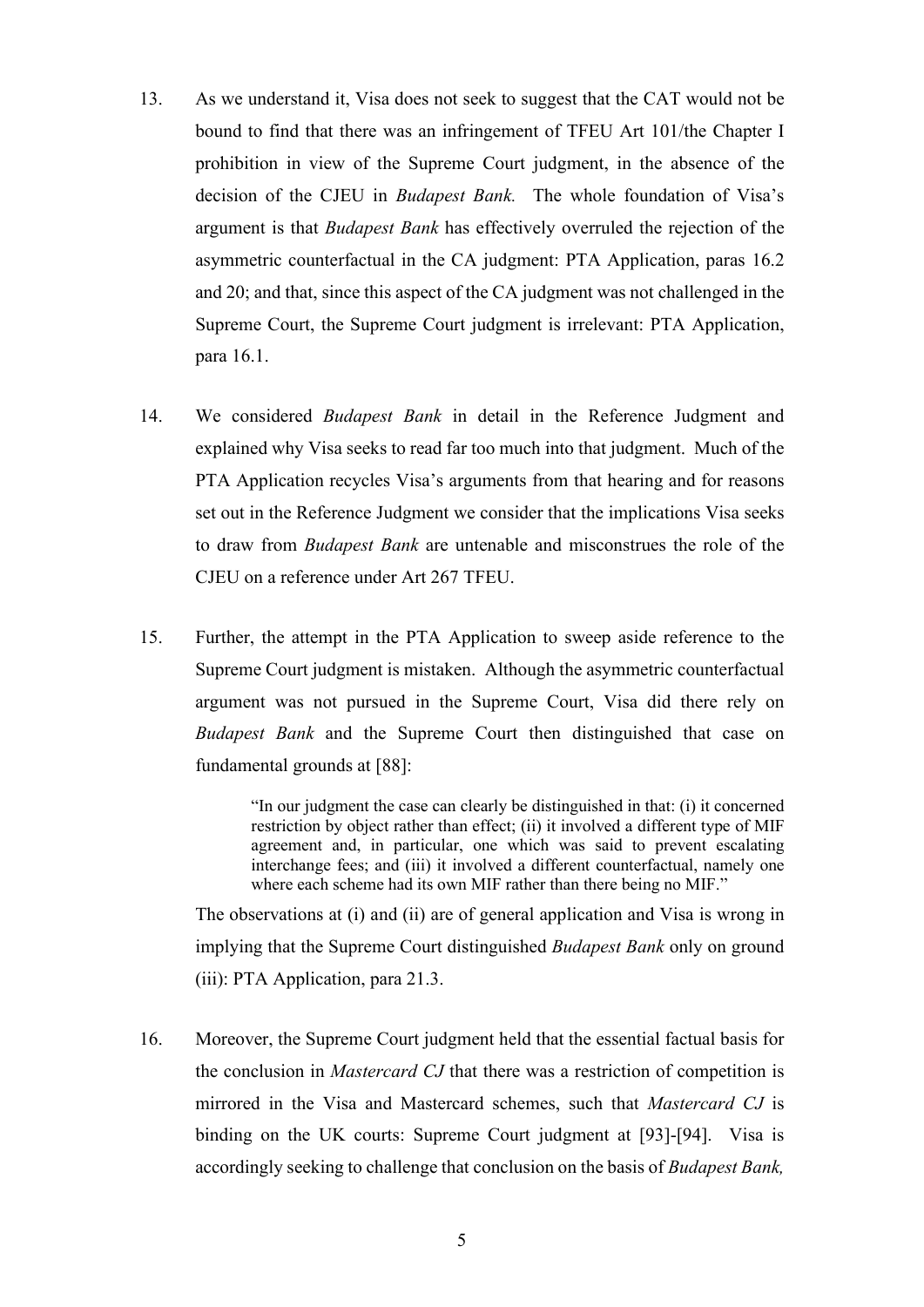which was considered by the Supreme Court in reaching that conclusion, albeit in the context of a different argument.

17. While Visa is correct that the counterfactual was no longer in issue before the Supreme Court, that was because it had been determined by the CA Judgment, which, in that regard, held that the national courts were bound by *Mastercard CJ* to find that the correct counterfactual was a no default MIF and a prohibition on *ex post* pricing: CA Judgment at [185], cited in the Supreme Court judgment at [47]. That interpretation and application of *Mastercard CJ* was not challenged by either Visa or Mastercard in their appeals to the Supreme Court. Moreover, the CA judgment stated, at [202]:

> "We consider that a realistic counterfactual would assume that, if one of the schemes was unable (whether for commercial or legal reasons) to set default MIFs, the other scheme would be similarly constrained."

The Court of Appeal proceeded to hold that the asymmetric counterfactual was "completely unrealistic and improbable": CA judgment at [203].

18. That conclusion was a general one based on the factual and legal context in which the schemes operated: it was not dependent on whether the question of the counterfactual arose at any particular stage of the analysis. As the CJEU stated in *Mastercard CJ* at para 108:

> "… irrespective of the context or aim in relation to which a counterfactual hypothesis is used, it is important that that hypothesis is appropriate to the issue it is supposed to clarify and that the assumption on which it is based is not unrealistic".

Unsurprisingly, there is nothing in *Budapest Bank* which is inconsistent with that general statement or which suggests that an asymmetric counterfactual would somehow be realistic.

19. Finally, Visa acknowledges in the PTA Application at fn 1 to para 22 that in *Asda Stores Ltd v Mastercard*, where the CAT had rejected an attempt (there by Mastercard) to advance the asymmetric counterfactual, permission to appeal has been refused by the Chancellor in his ruling of 25 October 2021. Visa seeks to distinguish that ruling on the basis that Mastercard's argument was different and had not sought to rely on *Budapest Bank.* However, that ignores one of the grounds on which the Chancellor refused permission to appeal: